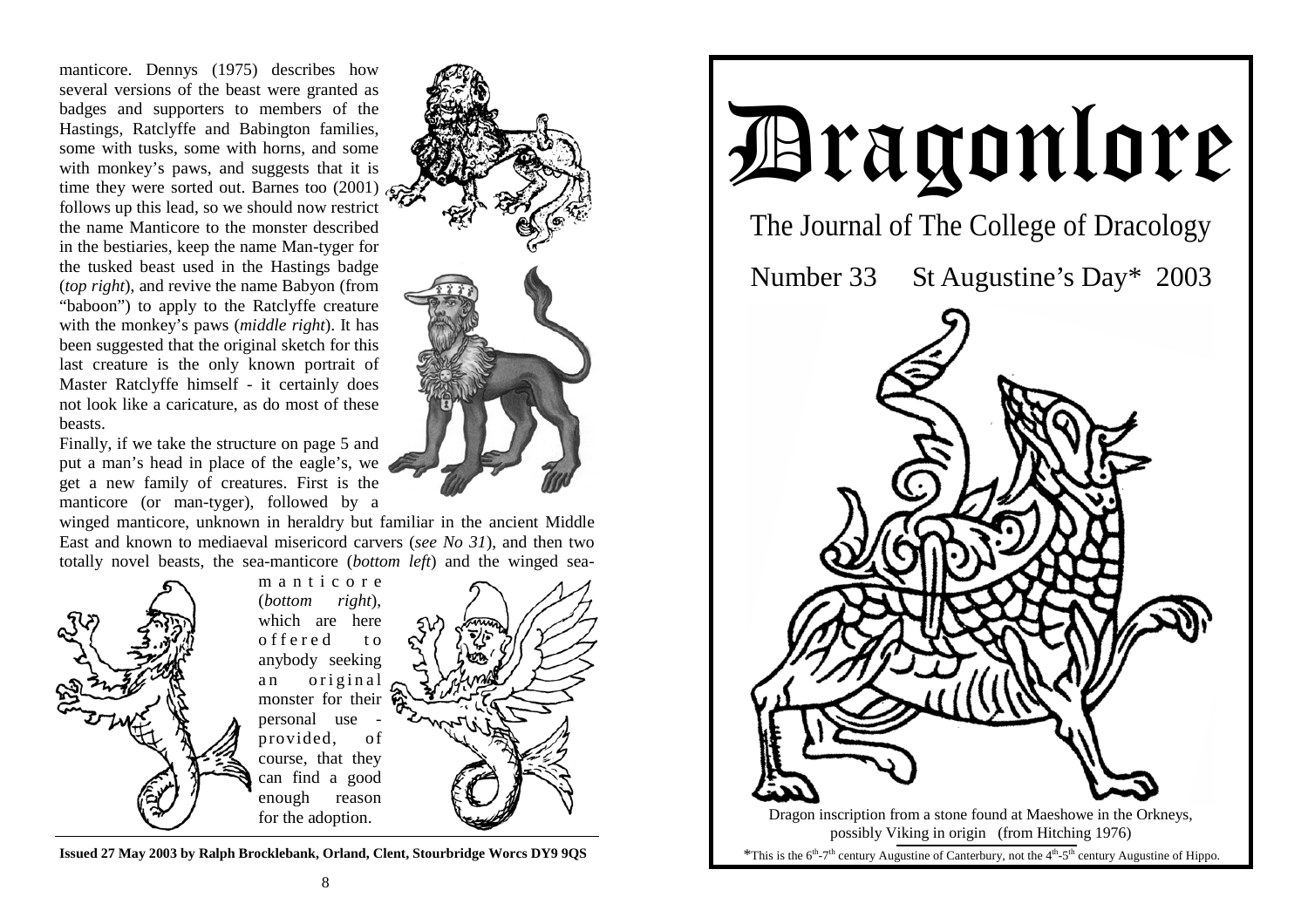# **The College of Dracology for the Study of Fabulous Beasts**

Membership of the College is open to all who believe that the study of dragons and other fabulous beasts is a worth-while activity and not a waste of time. A legalminded friend has pointed out that, according to the definition of the different classes of membership listed in No 29, all those members named in No 30 now belong in the first class, thus eliminating all class distinctions. This should please egalitarians, and to keep up the good work, we can now name all our new members who have joined since that list was compiled. They are Rosalie Evans, Alex Findlater, David Krause, Rachel Pratt, Tony and Philippa Sims, Nicholas Williams and Anthony Wood. Apologies to Dan Dyoss for spelling his name incorrectly.

## **Dragon Traces from the Past**

So often in life, wherever we go, we find traces of those who have gone before, and this is as true of our researches as it is of our travels. Roger Seabury has kindly lent a couple of books which bear on our studies. The first is **Earth Magic** by Francis Hitching (Cassell, London 1976) which explores the world of megaliths, standing stones, stone circles, tumuli and cairns with their ancient inscriptions including circles, spirals, zigzags and mazes. These have been linked to the old beliefs in dragons and serpents as nature spirits. An elaborate example is seen on our cover, but even spirals and zigzags have been interpreted as simplified snake images, and these seem to be far the most numerous of all these old rock carvings. In contrast, **The View over Atlantis** by John Michell (Sago, London 1969) is mainly concerned with the history of ley-lines and their Chinese equivalents known as "dragon lines." These are supposedly based on "a gigantic work of prehistoric engineering, the remains of a once universal system of natural magic, involving the use of polar magnetism together with another positive force related to solar energy." Michell believes that this system was based in the legendary continent of Atlantis whose people were able to manipulate these earthly and cosmic forces, originally to their advantage, but in the end, catastrophically. A chapter on "Paths of the Dragon" describes the archetypal dragon in China as a principle of fertility, responsible for the growth of crops and livestock as well as the natural fecundity of the earth, which early people needed to propitiate in order to ensure their survival. Part of this process was the ritual slaying of the dragon at the end of the fertile season, perpetuated in much folklore, even in Britain, with its later ramifications into heraldry. He quotes Professor Elliot Smith: "The dragon was originally a concrete expression of the divine powers of life-giving, but with the development of a higher conception of religious ideals it became relegated to a baser role, and eventually became the symbol of the powers of evil." St George has a long pre-history, with Perseus, Theseus, St Michael and many other precursors.

There is much overlap between these two books, though Hitching is more of an investigator and Michell more of a believer. Both assert the great antiquity of dragons.

# **An Alphabet of Queries (17)**

Is the Manticore, Manticora, Mantichor, Mantigre or whatever, a monster of genuine antiquity? This creature does not appear in classical mythology, though man-headed lions are found among the statuary of the ancient Middle East, including the example of the Egyptian Sphinx. The manticore does seem to have been reported by the ancient Greeks as a real animal found in the Indies, maybe a man-eating Tiger



with some of its attributes distorted or exaggerated, and it was included by Pliny the Elder in his *Historia Naturalis* of AD 77 as part of the fauna of India. From there it was taken up into the mediaeval bestiaries as an example of ferocious depravity. Here is a twelfth-century description:-

*In India there is a beast called the manticore. It has a triple row of teeth, the face of a man, and grey eyes; it is blood-red in colour and has a lion's body, a pointed tail with a sting like that of a scorpion, and a hissing voice. Its feet are very powerful and it can jump so well that neither the largest of ditches nor the broadest of obstacles can keep it in.* (Translated from the Latin, Barber 1992) - see picture above.

Later descriptions replace the scorpion's sting with a cluster of barbs that can be thrown like darts at an enemy (similar to the quills upon the fretful porpentine), and his eyes have turned blue, or maybe red, but in essence this



is the same monster that appears in Topsell's *Historie of Foure-footed Beests* of 1607 (*left*), and has been much reproduced. In the meantime, it is not surprising that the Tudor heralds, in their trawling through the bestiaries, found some use for the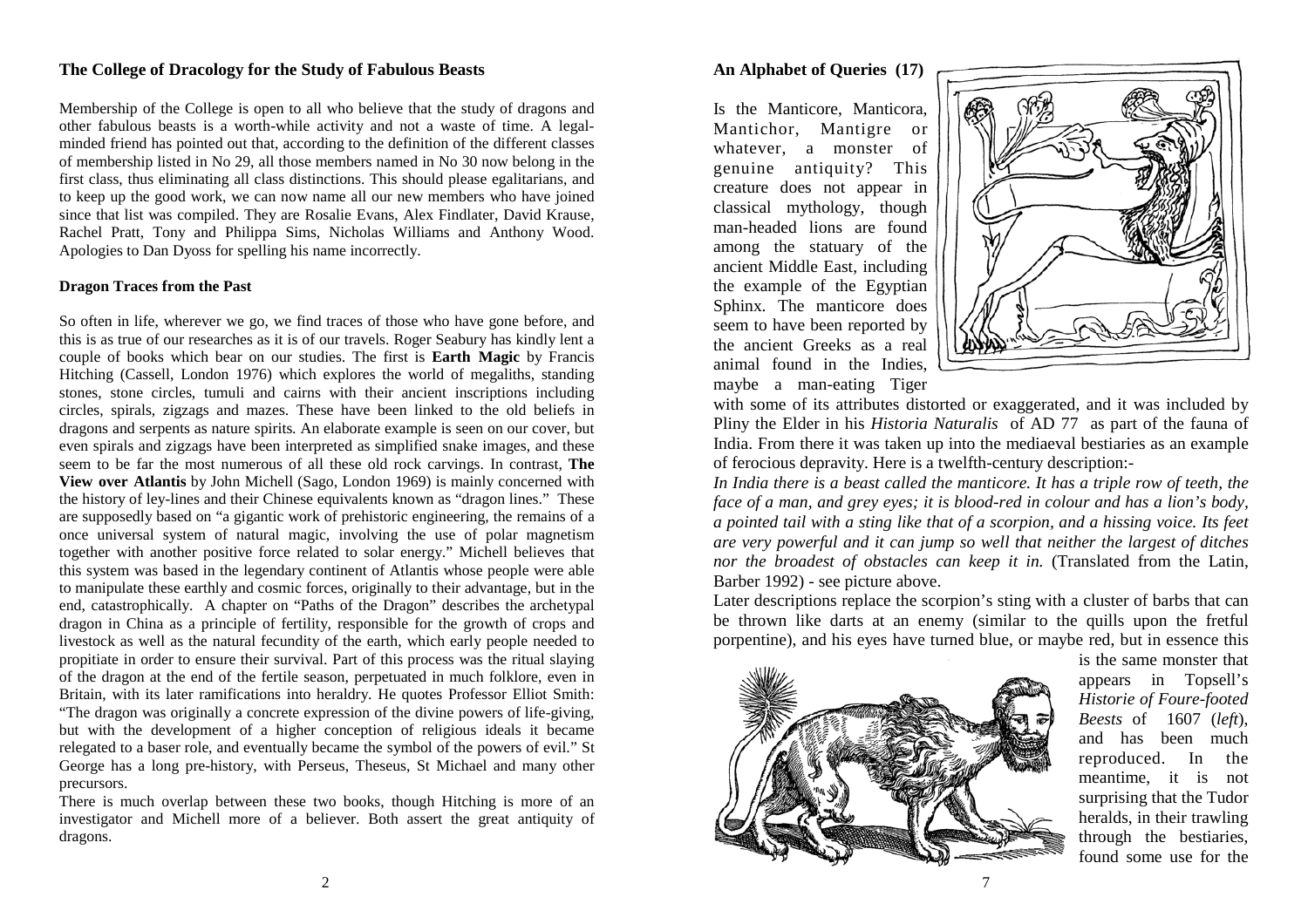## **A Hippogryphical Controversy**

Kevin Greaves, writing in *Heraldry in Canada,* Vol. XXXVII, No. 1, "Winter" 2003 (i.e. February), takes issue with his colleague Darren George over the origin of the Hippogryph, and argues that Ariosto, who apparently invented this monster, was mistaken in asserting that it was the offspring of a gryphon with a filly. In view of Virgil's statement that gryphons and horses were mortal enemies, this seems to have been a wry joke on Ariosto's part (perhaps in the spirit of an April fool), but



Greaves points out that the gryphon is itself the product of an union between an eagle and a lion and is thus a hybrid, and it is generally known that all hybrids are sterile. If this is true, the sterile gryphon could not impregnate a filly. So why is the Hippogryph not the result of an union between an eagle and a mare? Much turns on the ears. Greaves maintains that these must be a recessive genetic character which only manifests when both parents carry the gene, and goes on to advance the view that "DNA research done recently by geneticists at the College of Dracology in Worcestershire, U.K., suggests that this may be so." Since one of our members is a vet in this county, it may be that work has been going on that is yet to be revealed. In the mean time, we can but speculate. One just wonders how it is possible to get a DNA specimen from a figment of the imagination. In geometry we can deal with imaginary circles, so perhaps in biology they have developed techniques for obtaining imaginary DNA. If this is the case, dracology will be able to make significant advances. But back with the evidence, there is an ancient Greek carving of a mother gryphon nursing her baby, so perhaps they were not all sterile hybrids.

#### **FEEDBACK**

Further to the discussion of the Lamia in No 32, here is the description of her by Keats:-

> *She was a gordian shape of dazzling hue, Vermilion-spotted, golden, green, and blue: Striped like a zebra, freckled like a pard, Eyed like a peacock, and all crimson barr'd.*

What could an artist make of that?

#### **The Relevance of Bats**

A new book just published, **British Bats** by John Altringham (New Naturalist, London 2003), is beautifully written and illustrated, and tells you everything you could possibly want to know about British bats. Bats are the only mammals capable of powered flight, and arguably the most successful and diverse mammals ever to evolve, certainly in terms of sheer numbers. In Britain, one in three of our native land mammals is a bat. They feature largely in folklore, of course, but the reason why we should be interested in them is because so many dragons are said to be bat-winged. So let us look at a few genuine bat wings. These drawings by Tom McOwat show the variety of wing forms in our native bats, all with the same basic structure but differing in their proportions. Perhaps our heraldic and fantasy artists should take a good look at them.



The typical dragon's wing in modern heraldry is not actually very bat-like, being much more robust. A point to investigate is when and why this type of wing began to supplant the feathery type seen in earlier dragons. It may be that it was not bats that inspired the change, but rather the fins of early water-monsters. There is much still to discover.